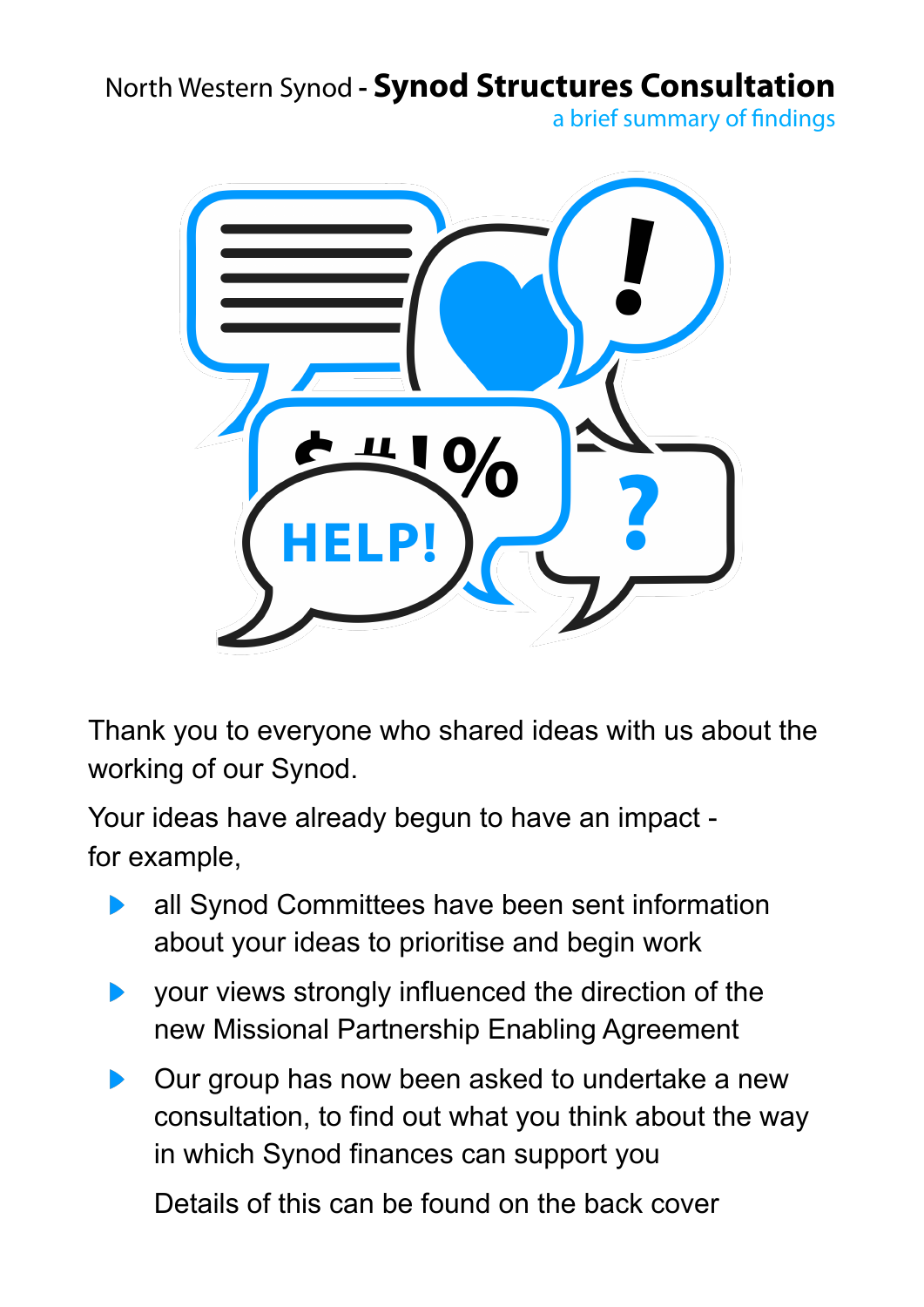# **So, what did we discover together?**

## **1. Missional Partnerships**

A great number of you wanted Missional Partnerships and local churches to explore a **vision for their future**. You also wanted us to make the most of the resources that we have. You recognised that we are no longer able to have one Minister to one church, so we **need to build up and support those of you who lead worship and encourage mission**. You also suggested that Missional Partnerships might be able, as groups, to help local churches with the upkeep of their buildings and provide book-keeping, secretarial and other help.

## **2. Ministry and Lay Ministry**

It was encouraging to find that you wanted the church to focus on the ministries that lay people can provide rather than focus on whether or not each local church could have a Minister. So you wanted the Synod to support lay people in building up skills and providing learning on the job for people like elders, worship leaders, baptism and funeral leaders. **You clearly said that churches want help in learning more about their faith.** 

## **3. Pastoral Care**

It was very inspiring to see the many new ways local churches made sure that people in their congregations were supported and visited during the pandemic. Keep that going.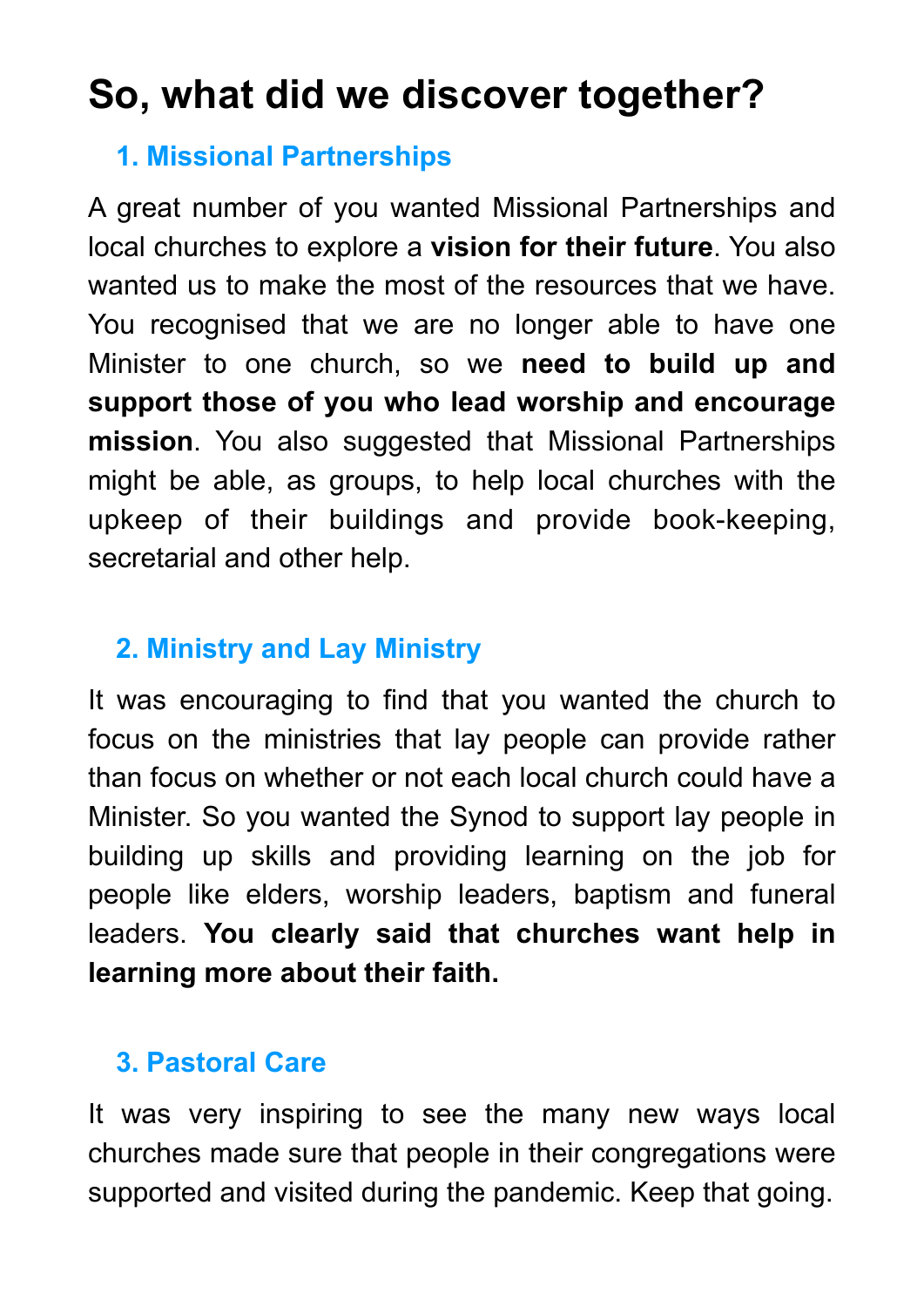# **4. Mission and Eco**

A few of you were **keen that churches be encouraged to a greater commitment to climate change issues** as a discipleship activity. We already know that many local churches have been awarded Eco plaques. Some of you were also sure that local churches needed to be clear about their mission.

#### **5. Children and Young People**

Children and Young people found the pandemic a difficult time, but we were impressed by all those church who took Children and Youth work activities outside - shared walks, held 'Muddy Church', and different Eco challenges. Might this be a way forward for the future? **Have our young people been asked what they would like?** How do we provide support for the single isolated young person in church? Do we need to access the knowledge and creativity of parents and carers?

#### **6. Communication**

It was agreed that better communication was needed at all levels of the church from local church to Missional Partnerships to Area and Synod and vice versa. You thought that we needed to listen more to one another and to encourage the drip-drip of ideas. **We also need to rediscover our links with community.**